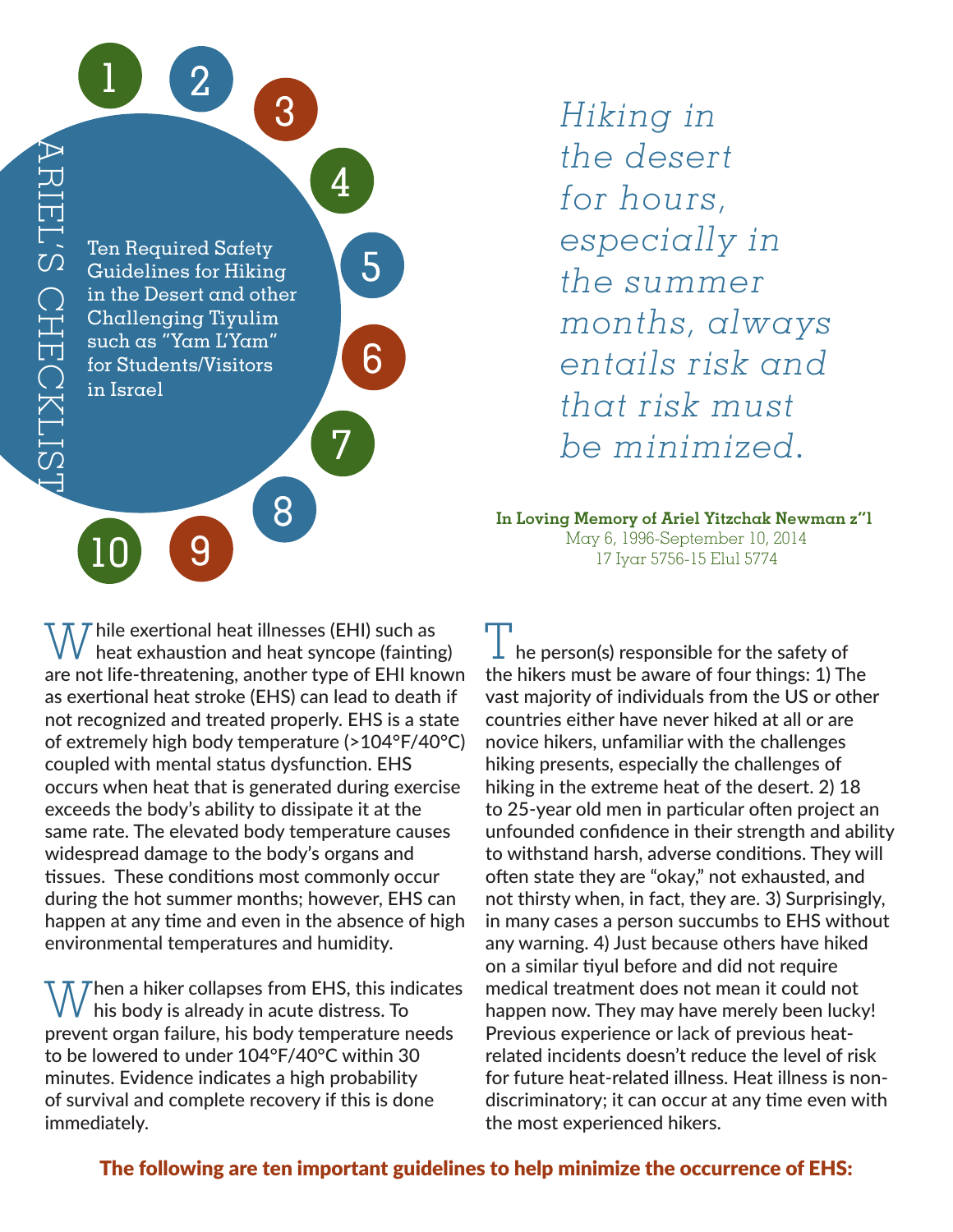**ACCLIMATE, ACCLIMATE, ACCLIMATE to the heat. Extensive exercise should be gradually phased in over a 14-day heat acclimation period. For people unaccustomed to a hot climate, it takes time for the body to acclimate to such weather.** Upon arrival, extensive physical exercise outside in the heat should be limited to 1-2 hours maximum for the first 5 days and no more than two separate 2-hour bouts of hiking (4 hours total) from days 6-14 (minimum 3-hour break between bouts).

# 1

2

This period is ideally continuous, without more than one day between exercise days. Do not include in the 14-day count any days where the participant was inside and did not spend any time in the outside heat/sun. Also, during that period, exercises to increase endurance and educational sessions regarding heatrelated illness prevention must be conducted.

NOTE: If during this period any signs or symptoms of heat-related illness present themselves (such as core body temperature >104°F/40°C or mental dysfunction), exercise should be terminated immediately and medical personnel should be summoned.

### **Ensure the hike is appropriate to the skill and level of the hikers.**  Given that novice hikers may struggle with low physical fitness and maintaining a

healthy weight, the first two or three hikes should be at the beginner level only. After that, the hike leader responsible for the safety of the novice hikers can reassess the skill and endurance levels within the group and adjust the difficulty of the hike accordingly. The hike leader should always plan the intensity of the hike according to the weakest member in the group and never according to the strongest one. Hike leaders constantly need to take into account all risk factors listed herein such as exercise intensity, hydration status, environment, and sleep, among others. There are various websites that can help anyone determine the skill level of the hike and the appropriateness of the particular hike for each season, including whether the particular proposed hike is safe in the summer. **Extra care and planning is mandatory for multiple-day hikes.** 

Hiking on rough terrain is considered an intense physical activity. Being even slightly ill, dehydrated, sleep-deprived, unacclimated, unfit, or overweight can negatively influence your body's ability to cope with exercise-heat stress.

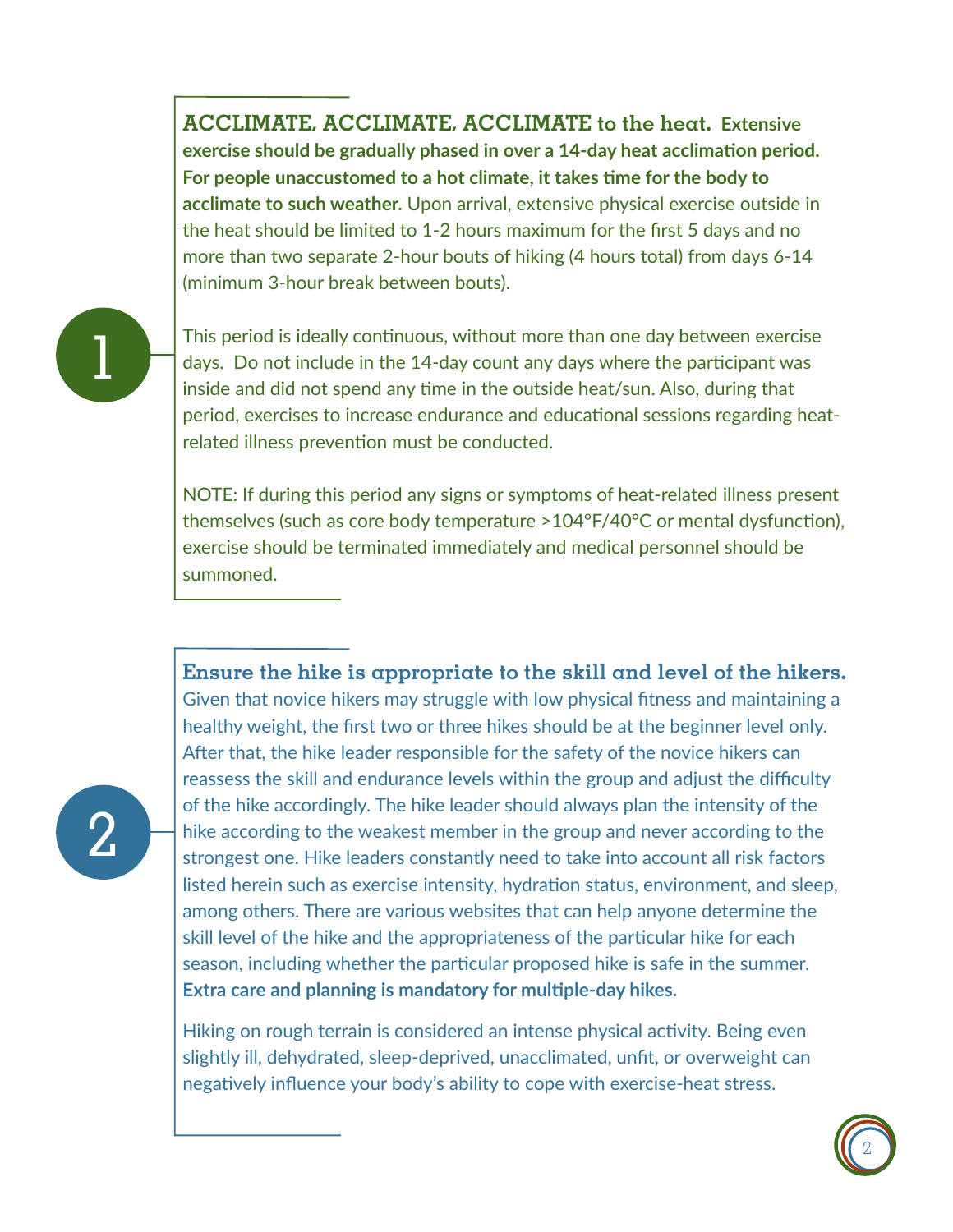**Ensure hydration.** *This cannot be emphasized enough. Ensure you are hydrated before, during, and after each hike.* Ensure that each hiker has an adequate amount of water for the duration of that particular hike. Hydration is complex and dynamic, and specific fluid needs are different from person to person. Given the individual nature of fluid needs, it is recommended that individuals determine their individual sweat rate during an exercise session, preferably on the last acclimation day, prior to setting out for a hike in the desert.

The sweat rate can be ascertained by weighing the hiker before and after exercise with minimal clothing on. The difference in body weight is the amount of fluid the hiker would need. For example, consider a 150-pound hiker who exercises for 60 minutes and is 147.5 pounds after exercise. He lost 2.5 pounds = 40 ounces = 1.2 liters of fluid in the form of sweat. This hiker would thus need to pack approximately 3.6 liters of fluid to replace the amount he will lose in a 3-hour hike or else have another rehydration strategy in place before beginning the hike.

*If calculating is not feasible*, know that most inexperienced hikers, in the dry, arid desert, when the temperature can reach at least 96.8°F (36°C), should drink anywhere from ½ of one quart/liter to one quart/liter of liquid each hour. Be cautious though not to over-hydrate, which results in the dilution of blood and can cause hyponatremia (low levels of salt in the blood). Do not drink more than 1½ quarts/liters per hour or 12 quarts/liters per day.

Adequate fluid replacement is best achieved by drinking smaller amounts throughout each hour rather than drinking large amounts at once.

During the hike, drink water and avoid any carbonated or other liquids. Sports drinks are not required by novice hikers who have regular meals every few hours.

Do not skip meals. Eat regularly every 4-5 hours and consider foods high in electrolytes such as salty snacks (trail mix or pretzels) and fruits/vegetables (bananas, raisins, pickles). This will enable the hiker to replenish fluid loss, salt loss, and energy sources.

Also, on longer tiyulim the water may become so hot that hikers do not want to drink it. Be aware of this and be prepared to compensate beforehand, e.g., purchase insulated water bottles or bring frozen water.

**Bringing enough liquid is NOT enough.** Frequently reminding hikers to drink and asking how they are doing are insufficient to ensure the safety of young, inexperienced hikers who have no idea how fast they are dehydrating in the desert or on hiking trails. **The person responsible for safety must SEE how much** 



3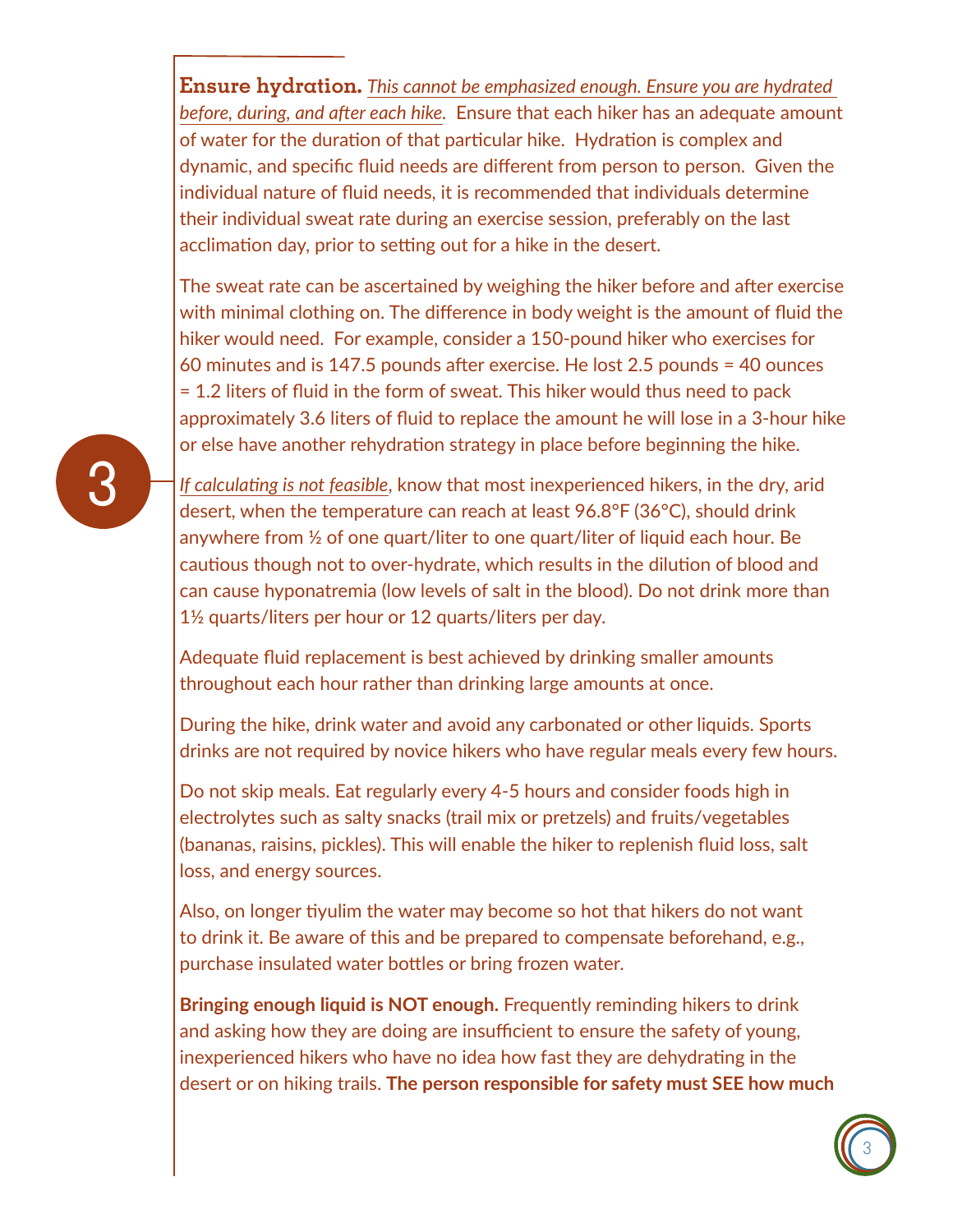**the hiker has drunk.** Water bottles with clear markings or packs with water bladders and flow meters are great ways for hikers themselves to know how much they are drinking and if they are possibly dehydrated.

Periodically, but not less than once an hour, the person(s) responsible for safety of the tiyul should monitor every individual for signs and symptoms of dehydration and ensure that fluids are being drunk regularly. In addition, a buddy system should be implemented where each buddy participant can help remind and check on the other for potential (hydration) problems. Each individual can also observe the color of his or her own urine to detect for possible dehydration. The darker the color, the less hydrated the body. If you are not urinating after several hours or are unable to urinate at all, this may indicate a more severe level of dehydration.

**Going to the hospital for intravenous fluids is an indication of inadequate planning or supervision that must be avoided.**

#### **Additional Resources:**

http://ksi.uconn.edu/emergency-conditions/heat-illnesses/exertional-heat-stroke/ http://www.hydrationcheck.com/wall\_chart.php

## **Wear loose-fitting, absorbent or moisture-wicking clothing.**

Hikers MUST wear clothing made of a fabric that "breathes." The type and amount of clothing worn can have a major impact on heat dissipation during hiking. Clothing generally represents a layer of insulation that imposes a barrier to heat transfer from the skin surface. When clothing interferes with the evaporation of sweat from the skin and cooling efficiency is reduced, skin and core temperatures will increase. For activity in extreme heat in the desert, loose-fitting, light-colored clothing (cotton is best) covering the entire body is optimal.

When hiking in daylight, wear a hat at all times in order to reduce heat absorbed from solar radiation. For best protection, the hat should have a UPF standard of very good (25-35) or excellent (40-50).

Wearing "waterproof" clothing or clothing made out of a material such as nylon, that retains heat and does not allow the body to evaporate sweat freely and normally, is very dangerous. (For the same reason, wearing multiple layers of clothing, based on the erroneous notion that they help keep the body cool, is also not advisable.)

This requirement should be included in the packing list that is sent from the yeshivot/seminaries and tour companies to the parents and tour participants so they can buy and pack the proper clothes for their time in Israel.

4

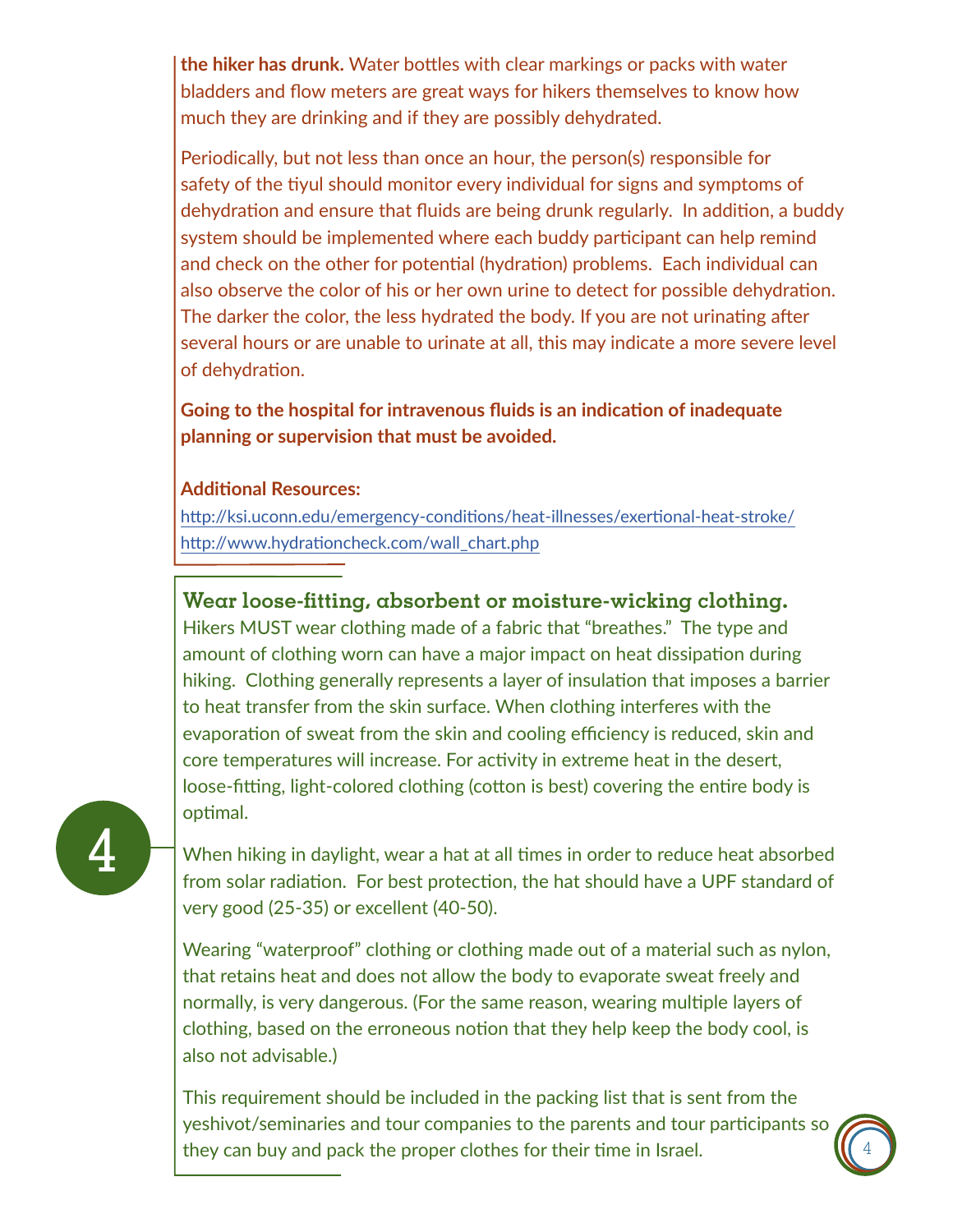**Ensure adequate sleep.** This is a critical point! Sleep at least 6-8 hours every night, preferably under comfortable environmental conditions. Sleep loss has been shown to impair the body's ability to regulate body temperature adequately.



Jet lag impedes quality sleep. Being away from home and parents for the first time in a foreign country is exciting and impedes quality sleep. Other factors can further impede adequate rest such as: sleeping in a narrow, uncomfortable, and unfamiliar bed; sleeping outdoors for the first time; and trying to avoid biting bugs in the desert or woods at night. Additionally, two or more nights in a row of inadequate sleep is dangerous if everyone is hiking in a desert or woods for a number of hours and **especially if the desert hike will take more than one day.** Failure to be aware of this factor can be hazardous. Additionally, two or more nights in a row being with other young adults in the same situation can add to the excitement, further impeding quality sleep.

**Make certain the Wet Bulb Globe Temperature (WBGT) Index is below 89.0°F (31.7°C).** The WBGT is not the same as a simple temperature measurement. The WBGT measures the heat stress in direct sunlight and takes into account: temperature, humidity, and heat from the sun. There are consumer handheld devices to measure the WBGT. The WBGT index assumes everyone has sufficiently and properly been acclimated over the minimum 14-day period. Additionally, if other heat illness-related factors are present (e.g., lack of quality sleep, previous day(s) exertional hiking, improper clothing, hiking during the hottest part of the day, pace of the hike, incomplete recovery from the prior day's hike, participants out of shape/overweight, or experiencing an underlying illness), consider hiking only when the WBGT is at even lower levels.

In instances when a WBGT monitoring device is unavailable, use Chart A below. Note: these are estimates, derived only from using temperature and relative humidity. Also, Chart A assumes a very clear sky (maximal solar load), and atmospheric pressure of 1ATA (760 mmHg). Depending on the radiant heat load from the sun and the wind, the actual WBGT reading could be different from what is on the chart.

**• After determining the WBGT using your handheld device, or Chart A, refer to Chart B below for the recommended Work/Rest Cycle and Water Intake Per Hour:**



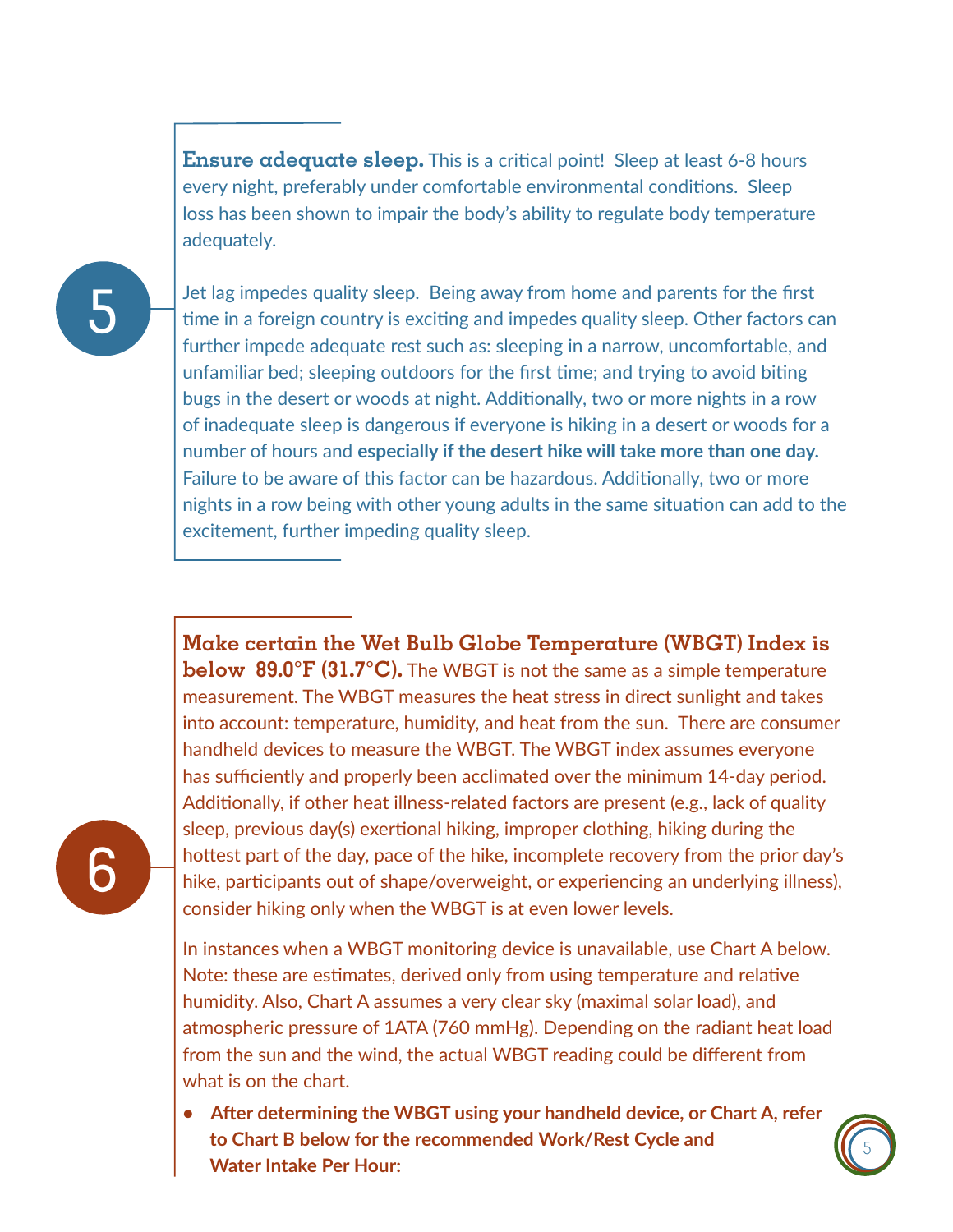## CHART A: FAHRENHEIT

| Wet Bulb Globe Temperature (WBGT) from Temperature and Relative Humidity |                                                                                                                                                                                                                                                 |      |      |      |      |              |      |      |      |      |      |      |      |      |      |      |
|--------------------------------------------------------------------------|-------------------------------------------------------------------------------------------------------------------------------------------------------------------------------------------------------------------------------------------------|------|------|------|------|--------------|------|------|------|------|------|------|------|------|------|------|
| Temperature in Degrees Fahrenheit                                        |                                                                                                                                                                                                                                                 |      |      |      |      |              |      |      |      |      |      |      |      |      |      |      |
|                                                                          | 111.2<br>71.6<br>75.2<br>78.8<br>104.0<br>114.8<br>118.4<br>68.0<br>82.4<br>86.0<br>89.6<br>93.2<br>96.8<br>100.4<br>107.6<br>122.0                                                                                                             |      |      |      |      |              |      |      |      |      |      |      |      |      |      |      |
| $\mathbf 0$                                                              | 58.6                                                                                                                                                                                                                                            | 60.9 | 64.3 | 65.5 | 67.7 | 69.9         | 72.1 | 74.3 | 76.4 | 78.5 | 80.6 | 82.6 | 84.7 | 86.6 | 88.6 | 90.5 |
| 5                                                                        | 59.6                                                                                                                                                                                                                                            | 62.1 | 65.6 | 67.0 | 69.3 | 71.7         | 74.0 | 76.4 | 78.6 | 80.9 | 83.1 | 85.3 | 87.5 | 89.9 | 92.1 | 94.2 |
| 10                                                                       | 60.7                                                                                                                                                                                                                                            | 63.3 | 66.9 | 68.4 | 70.8 | 73.3         | 75.8 | 78.2 | 80.7 | 83.0 | 85.5 | 88.0 | 90.3 | 92.8 | 95.1 | 97.6 |
| 15                                                                       | 61.7                                                                                                                                                                                                                                            | 64.5 | 68.1 | 69.6 | 72.2 | 74.8         | 77.4 | 80.0 | 82.6 | 85.2 | 87.8 | 90.2 | 92.8 | 95.4 | 98.0 |      |
| 20                                                                       | 62.7                                                                                                                                                                                                                                            | 65.6 | 69.4 | 70.9 | 73.6 | 76.3         | 79.2 | 81.8 | 84.5 | 87.1 | 89.8 | 92.5 | 95.2 | 97.8 |      |      |
| 25                                                                       | 63.8                                                                                                                                                                                                                                            | 66.7 | 70.5 | 72.2 | 75.1 | 77.8         | 80.6 | 83.4 | 86.2 | 89.0 | 91.8 | 94.6 | 97.4 |      |      |      |
| 30                                                                       | 64.8                                                                                                                                                                                                                                            | 67.6 | 71.7 | 73.4 | 76.3 | 79.2         | 82.1 | 84.9 | 87.8 | 90.8 | 93.6 | 96.6 | 99.4 |      |      |      |
| 35                                                                       | 65.6                                                                                                                                                                                                                                            | 68.6 | 72.7 | 74.6 | 77.5 | 80.5         | 83.5 | 86.4 | 89.4 | 92.4 | 95.3 | 98.3 |      |      |      |      |
| 40                                                                       | 66.7                                                                                                                                                                                                                                            | 69.6 | 73.8 | 75.7 | 78.8 | 81.8         | 84.8 | 87.8 | 90.9 | 94.0 | 97.0 |      |      |      |      |      |
| 45                                                                       | 67.5                                                                                                                                                                                                                                            | 70.6 | 74.8 | 76.8 | 79.9 | 83.0         | 86.1 | 89.2 | 92.3 | 95.4 | 98.6 |      |      |      |      |      |
| 50                                                                       | 68.4                                                                                                                                                                                                                                            | 71.5 | 75.8 | 77.8 | 81.1 | 84.1         | 87.4 | 90.5 | 93.7 | 96.9 |      |      |      |      |      |      |
| 55                                                                       | 69.3                                                                                                                                                                                                                                            | 72.4 | 76.7 | 78.8 | 82.1 | 85.3         | 88.5 | 91.9 | 95.1 | 98.3 |      |      |      |      |      |      |
| 60                                                                       | 70.1                                                                                                                                                                                                                                            | 73.3 | 77.7 | 79.8 | 83.2 | 86.4         | 89.8 | 93.1 | 96.3 | 99.6 |      |      |      |      |      |      |
| 65                                                                       | 70.9                                                                                                                                                                                                                                            | 73.8 | 78.6 | 80.9 | 84.2 | 87.5         | 90.8 | 94.1 | 97.5 |      |      |      |      |      |      |      |
| 70                                                                       | 71.7                                                                                                                                                                                                                                            | 75.0 | 79.5 | 81.7 | 84.9 | 88.6         | 91.9 | 95.3 | 98.6 |      |      |      |      |      |      |      |
| 75                                                                       | 72.4                                                                                                                                                                                                                                            | 75.9 | 80.3 | 82.7 | 86.1 |              | 92.9 | 96.4 |      |      |      |      |      |      |      |      |
| 80                                                                       | 73.2                                                                                                                                                                                                                                            | 76.7 | 81.2 | 83.6 | 87.1 | 89.6<br>90.4 | 93.9 | 97.4 |      |      |      |      |      |      |      |      |
|                                                                          |                                                                                                                                                                                                                                                 |      | 82.0 | 84.5 |      |              |      |      |      |      |      |      |      |      |      |      |
| 85                                                                       | 74.0                                                                                                                                                                                                                                            | 77.4 |      |      | 88.0 | 91.5         | 94.9 | 98.5 |      |      |      |      |      |      |      |      |
| 90                                                                       | 74.7                                                                                                                                                                                                                                            | 78.2 | 82.9 | 85.3 | 88.9 | 92.3         | 95.9 | 99.4 |      |      |      |      |      |      |      |      |
| 95                                                                       | 75.5                                                                                                                                                                                                                                            | 78.9 | 83.6 | 86.1 | 89.6 | 93.2         | 96.8 |      |      |      |      |      |      |      |      |      |
| 100                                                                      | 76.1                                                                                                                                                                                                                                            | 79.7 | 84.4 | 86.9 | 90.5 | 94.1         | 97.7 |      |      |      |      |      |      |      |      |      |
|                                                                          | NOTE: This chart is calculated using temperature and humidity, assuming a very clear sky (maximal solar load), and<br>atmospheric pressure of 1ATA (760 mmHg). Chart A was developed by Professor Yoram Epstein to be used in Ariel's Checklist |      |      |      |      |              |      |      |      |      |      |      |      |      |      |      |

for hikers in Israel.

-

-

 - --  -- -

 $\overline{\phantom{a}}$ 



-

 -- -

-

-

 - --

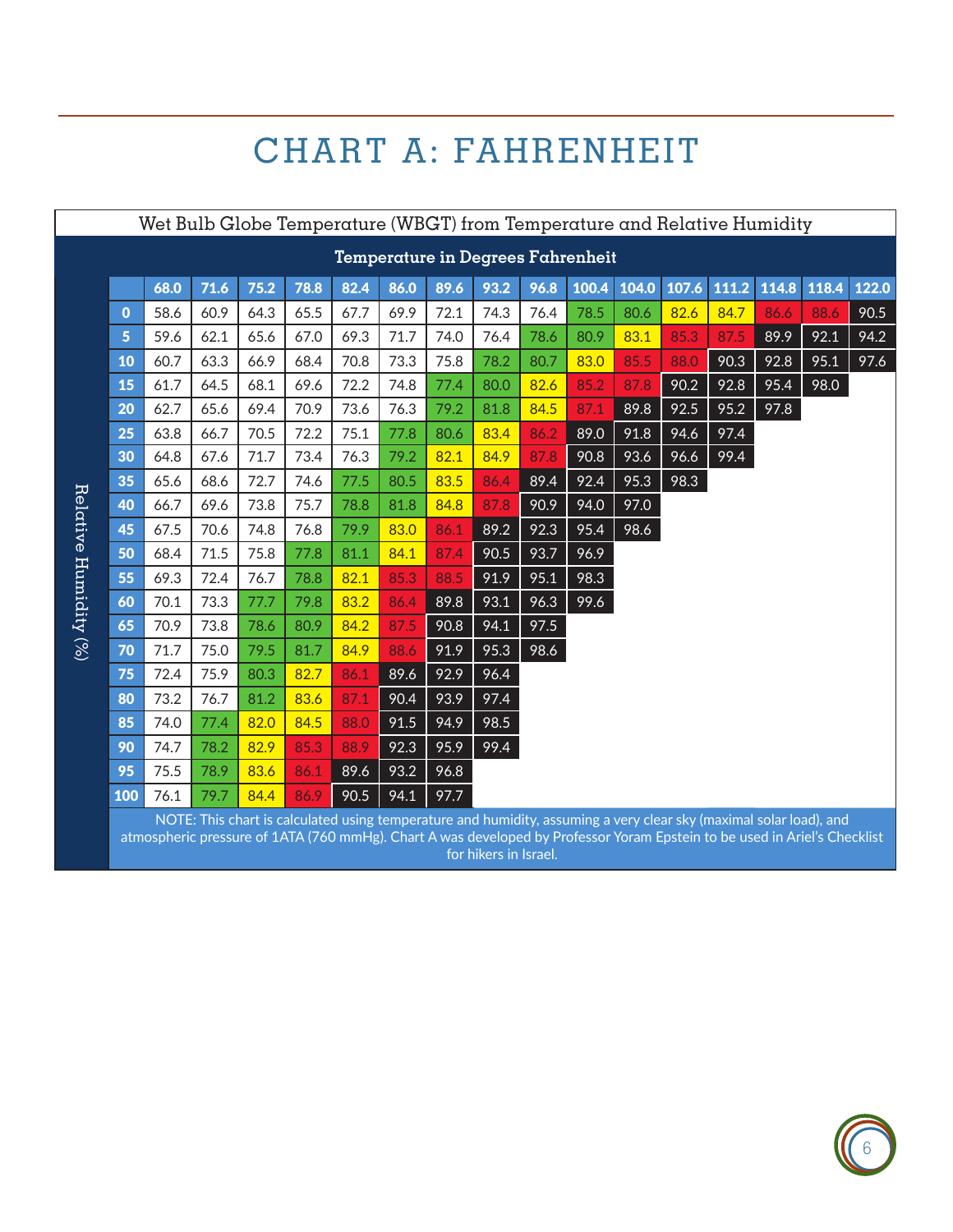# CHART A: CELSIUS

| Wet Bulb Globe Temperature (WBGT) from Temperature and Relative Humidity |                                                                                                                                                                                                                                       |      |      |      |      |      |      |      |      |      |      |      |      |      |      |      |      |
|--------------------------------------------------------------------------|---------------------------------------------------------------------------------------------------------------------------------------------------------------------------------------------------------------------------------------|------|------|------|------|------|------|------|------|------|------|------|------|------|------|------|------|
| <b>Temperature in Degrees Celsius</b>                                    |                                                                                                                                                                                                                                       |      |      |      |      |      |      |      |      |      |      |      |      |      |      |      |      |
|                                                                          |                                                                                                                                                                                                                                       | 20   | 22   | 24   | 26   | 28   | 30   | 32   | 34   | 36   | 38   | 40   | 42   | 44   | 46   | 48   | 50   |
|                                                                          | $\mathbf 0$                                                                                                                                                                                                                           | 14.8 | 16.1 | 18.0 | 18.6 | 19.8 | 21.1 | 22.3 | 23.5 | 24.7 | 25.8 | 27.0 | 28.1 | 29.3 | 30.3 | 31.4 | 32.5 |
|                                                                          | 5                                                                                                                                                                                                                                     | 15.3 | 16.7 | 18.7 | 19.4 | 20.7 | 22.0 | 23.3 | 24.6 | 25.9 | 27.2 | 28.4 | 29.6 | 30.9 | 32.2 | 33.4 | 34.6 |
|                                                                          | 10                                                                                                                                                                                                                                    | 16.0 | 17.4 | 19.4 | 20.2 | 21.6 | 23.0 | 24.3 | 25.7 | 27.1 | 28.4 | 29.7 | 31.1 | 32.4 | 33.8 | 35.1 | 36.4 |
|                                                                          | 15                                                                                                                                                                                                                                    | 16.5 | 18.0 | 20.1 | 20.9 | 22.4 | 23.8 | 25.2 | 26.7 | 28.1 | 29.6 | 31.0 | 32.4 | 33.8 | 35.2 | 36.7 | 38.1 |
|                                                                          | 20                                                                                                                                                                                                                                    | 17.1 | 18.7 | 20.8 | 21.6 | 23.1 | 24.6 | 26.2 | 27.7 | 29.2 | 30.6 | 32.1 | 33.6 | 35.1 | 36.6 | 38.2 | 39.7 |
|                                                                          | 25                                                                                                                                                                                                                                    | 17.6 | 19.3 | 21.4 | 22.3 | 24.0 | 25.5 | 27.0 | 28.6 | 30.1 | 31.7 | 33.2 | 34.8 | 36.3 | 37.9 | 39.5 |      |
|                                                                          | 30                                                                                                                                                                                                                                    | 18.2 | 19.8 | 22.0 | 23.0 | 24.6 | 26.2 | 27.8 | 29.4 | 31.0 | 32.7 | 34.2 | 35.9 | 37.4 | 39.1 |      |      |
|                                                                          | 35                                                                                                                                                                                                                                    | 18.7 | 20.3 | 22.6 | 23.6 | 25.3 | 26.9 | 28.6 | 30.2 | 31.9 | 33.5 | 35.2 | 36.8 | 38.5 |      |      |      |
|                                                                          | 40                                                                                                                                                                                                                                    | 19.3 | 20.9 | 23.2 | 24.3 | 26.0 | 27.6 | 29.4 | 31.0 | 32.7 | 34.4 | 36.1 | 37.8 | 39.5 |      |      |      |
|                                                                          | 45                                                                                                                                                                                                                                    | 19.7 | 21.5 | 23.8 | 24.9 | 26.6 | 28.3 | 30.1 | 31.8 | 33.5 | 35.2 | 37.0 | 38.7 |      |      |      |      |
|                                                                          | 50                                                                                                                                                                                                                                    | 20.2 | 22.0 | 24.3 | 25.5 | 27.3 | 29.0 | 30.8 | 32.5 | 34.3 | 36.1 | 37.9 | 39.6 |      |      |      |      |
|                                                                          | 55                                                                                                                                                                                                                                    | 20.7 | 22.4 | 24.8 | 26.0 | 27.8 | 29.6 | 31.4 | 33.3 | 35.0 | 36.8 | 38.6 |      |      |      |      |      |
|                                                                          | 60                                                                                                                                                                                                                                    | 21.1 | 22.9 | 25.4 | 26.6 | 28.4 | 30.2 | 32.1 | 34.0 | 35.7 | 37.5 | 39.4 |      |      |      |      |      |
|                                                                          | 65                                                                                                                                                                                                                                    | 21.6 | 23.2 | 25.9 | 27.1 | 29.0 | 30.9 | 32.7 | 34.5 | 36.4 | 38.2 |      |      |      |      |      |      |
|                                                                          | 70                                                                                                                                                                                                                                    | 22.1 | 23.9 | 26.4 | 27.6 | 29.4 | 31.4 | 33.3 | 35.1 | 37.0 | 38.9 |      |      |      |      |      |      |
|                                                                          | 75                                                                                                                                                                                                                                    | 22.5 | 24.4 | 26.9 | 28.2 | 30.1 | 32.0 | 33.8 | 35.8 | 37.7 | 39.5 |      |      |      |      |      |      |
|                                                                          | 80                                                                                                                                                                                                                                    | 22.9 | 24.8 | 27.4 | 28.7 | 30.6 | 32.5 | 34.4 | 36.3 | 38.2 |      |      |      |      |      |      |      |
|                                                                          | 85                                                                                                                                                                                                                                    | 23.3 | 25.2 | 27.8 | 29.2 | 31.1 | 33.0 | 35.0 | 36.9 | 38.9 |      |      |      |      |      |      |      |
|                                                                          | 90                                                                                                                                                                                                                                    | 23.7 | 25.7 | 28.3 | 29.6 | 31.6 | 33.5 | 35.5 | 37.5 | 39.5 |      |      |      |      |      |      |      |
|                                                                          | 95                                                                                                                                                                                                                                    | 24.2 | 26.1 | 28.7 | 30.1 | 32.0 | 34.0 | 36.0 | 38.0 | 40.0 |      |      |      |      |      |      |      |
|                                                                          | 100                                                                                                                                                                                                                                   | 24.5 | 26.5 | 29.1 | 30.5 | 32.5 | 34.5 | 36.5 | 38.5 |      |      |      |      |      |      |      |      |
|                                                                          | NOTE: This chart is calculated using temperature and humidity, assuming a very clear sky (maximal solar load), and<br>atmospheric pressure of 1ATA (760 mmHg). Chart A was developed by Professor Yoram Epstein to be used in Ariel's |      |      |      |      |      |      |      |      |      |      |      |      |      |      |      |      |

ر<br>.Checklist for hikers in Israel

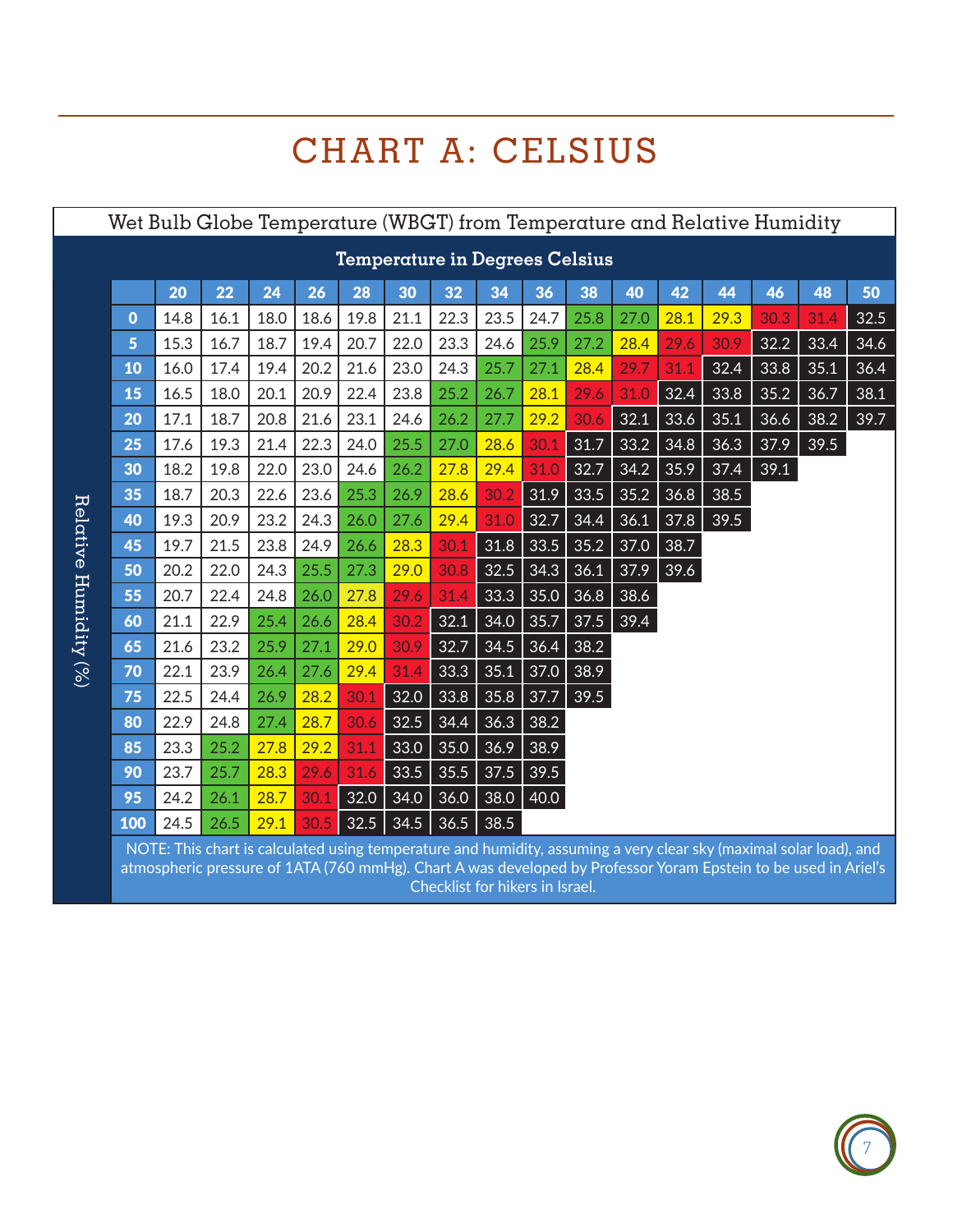## CHART B

| <b>Heat Stress</b>                                  |                           | <b>Moderate Work</b>                                       | <b>Hard Work</b>                                                     |                                 |  |  |  |
|-----------------------------------------------------|---------------------------|------------------------------------------------------------|----------------------------------------------------------------------|---------------------------------|--|--|--|
| <b>Category</b><br>(WBGT)                           | <b>Work/Rest</b><br>Cycle | <b>Water Intake</b><br>Per Hour                            | <b>Work/Rest</b><br>Cycle                                            | <b>Water Intake</b><br>Per Hour |  |  |  |
| <b>White</b><br>≤76.9°F<br>$(\leq 24.9^{\circ}C)$   | 60/15<br><b>MINUTES</b>   | 300 ml<br>$(1/3$ qt)                                       | 40/20<br><b>MINUTES</b>                                              | 500 ml<br>$(1/2$ qt)            |  |  |  |
| <b>Green</b><br>77-81.9°F<br>$(25-27.7^{\circ}C)$   | 60/15<br><b>MINUTES</b>   | 750 ml<br>$(3/4$ qt)                                       | 40/20<br><b>MINUTES</b>                                              | 1000 ml<br>(1 <sub>qt</sub> )   |  |  |  |
| <b>Yellow</b><br>82-84.9°F<br>$(27.8 - 29.4$ °C)    | 40/20<br><b>MINUTES</b>   | 1000 ml<br>(1 <sub>qt</sub> )                              | 30/30<br><b>MINUTES</b>                                              | 1000 ml<br>(1 <sub>qt</sub> )   |  |  |  |
| <b>Red</b><br>85-88.9°F<br>$(29.5 - 31.6^{\circ}C)$ | 30/30<br><b>MINUTES</b>   | 1000 ml<br>(1 <sub>qt</sub> )                              | <b>Exercise is forbidden.</b><br>Very high risk for heat casualties. |                                 |  |  |  |
| <b>Black</b><br>$\geq$ 89°F<br>$(231.7^{\circ}C)$   |                           | Exercise is forbidden. Very high risk for heat casualties. |                                                                      |                                 |  |  |  |

- Chart B was developed by Professor Yoram Epstein to be used in Ariel's Checklist for hikers in Israel.
- Environmental heat stress categories are given in Wet Bulb Globe Temperature values.
- These are minimum rest periods. You may plan for more rest but not less.
- Fluid recommendations are just general guidelines and may vary based on many factors. People should monitor individual fluid needs.

Warning!! Do not read Chart B in isolation. These guidelines are for healthy, relatively fit hikers. For novice, less fit, un-acclimated, sleep-deprived, or overweight individuals, the tour leader should refer to Moderate Work as Hard Work.

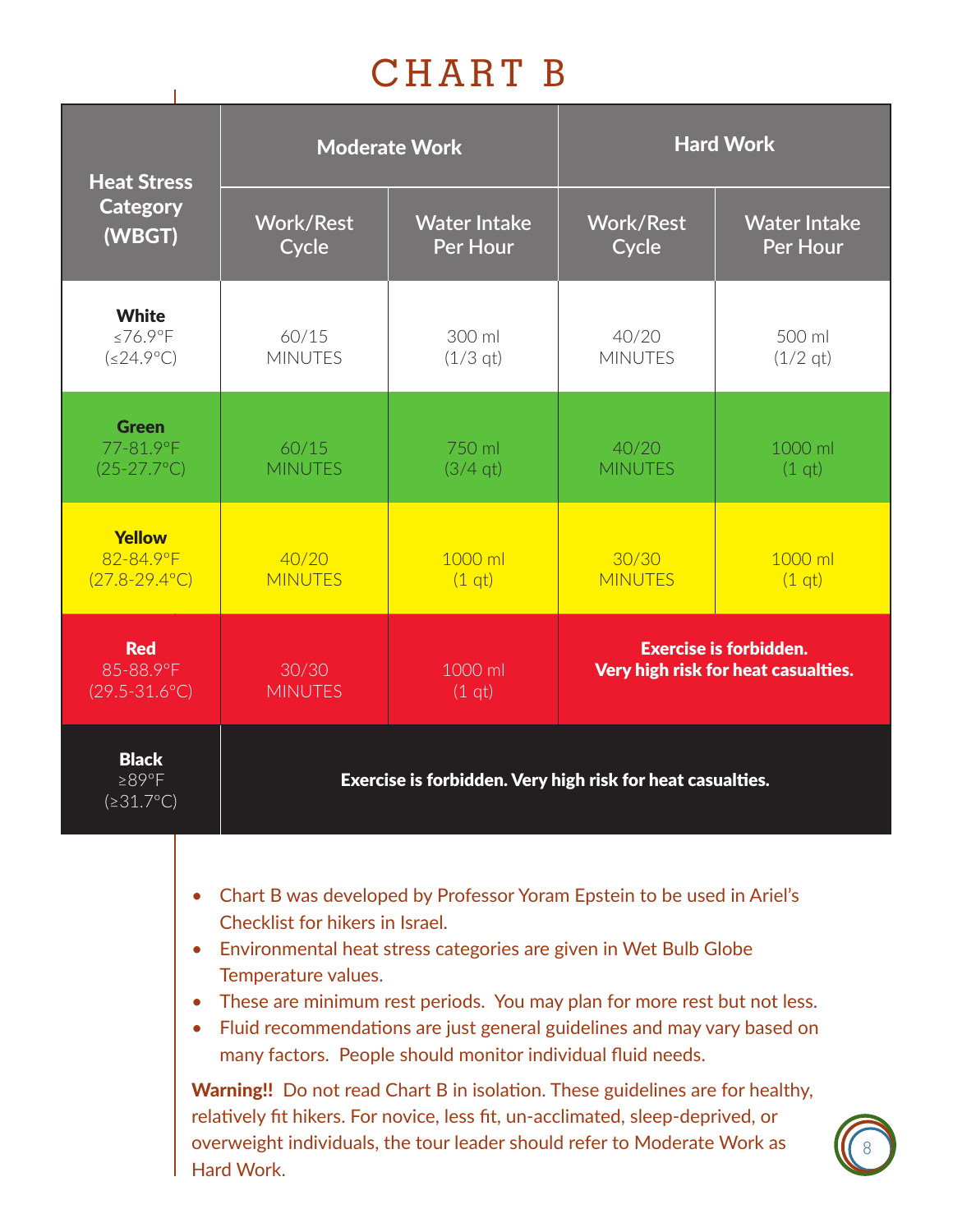## Cancellation or Delay of Hike

- If the WGBT is ≥89.0°F (31.7°C), recommend cancellation or delay of hike until cooler.
- If the hikers are novices and not fit, recommend cancellation or delay of hike until the WBGT drops to <85.0°F (29.5°C).



**Ensure adequate work/rest cycles** - This is a key factor against overheating. During exercise when the ambient temperature is high, the body produces heat at a rate that is usually in excess to the rate of heat dissipation. The only way to cope with this situation is to allow adequate rest periods during exercise (see Work/Rest Cycle in Chart B above). Even if all the participants are in good shape and no other risk factors exist, if the WBGT is 83.0°F (28.3°C), for example, there should be rest (in the shade preferably) at least 20 minutes for every 40 minutes hiked. If other heat illness-related factors are present, e.g., lack of quality sleep, previous day's exertion, improper clothing, hiking during the hottest part of the day, incomplete recovery from the previous day's hike, pace of the hike, participants are out of shape/overweight, or are experiencing an underlying illness, etc., the resting period must be increased or occur more frequently. Using the same example of the WBGT at 83°F, if a few of the factors exist, the hikers should rest 30 minutes for every 30 minutes hiked. **The more rest, the better/safer the experience is for everyone.**

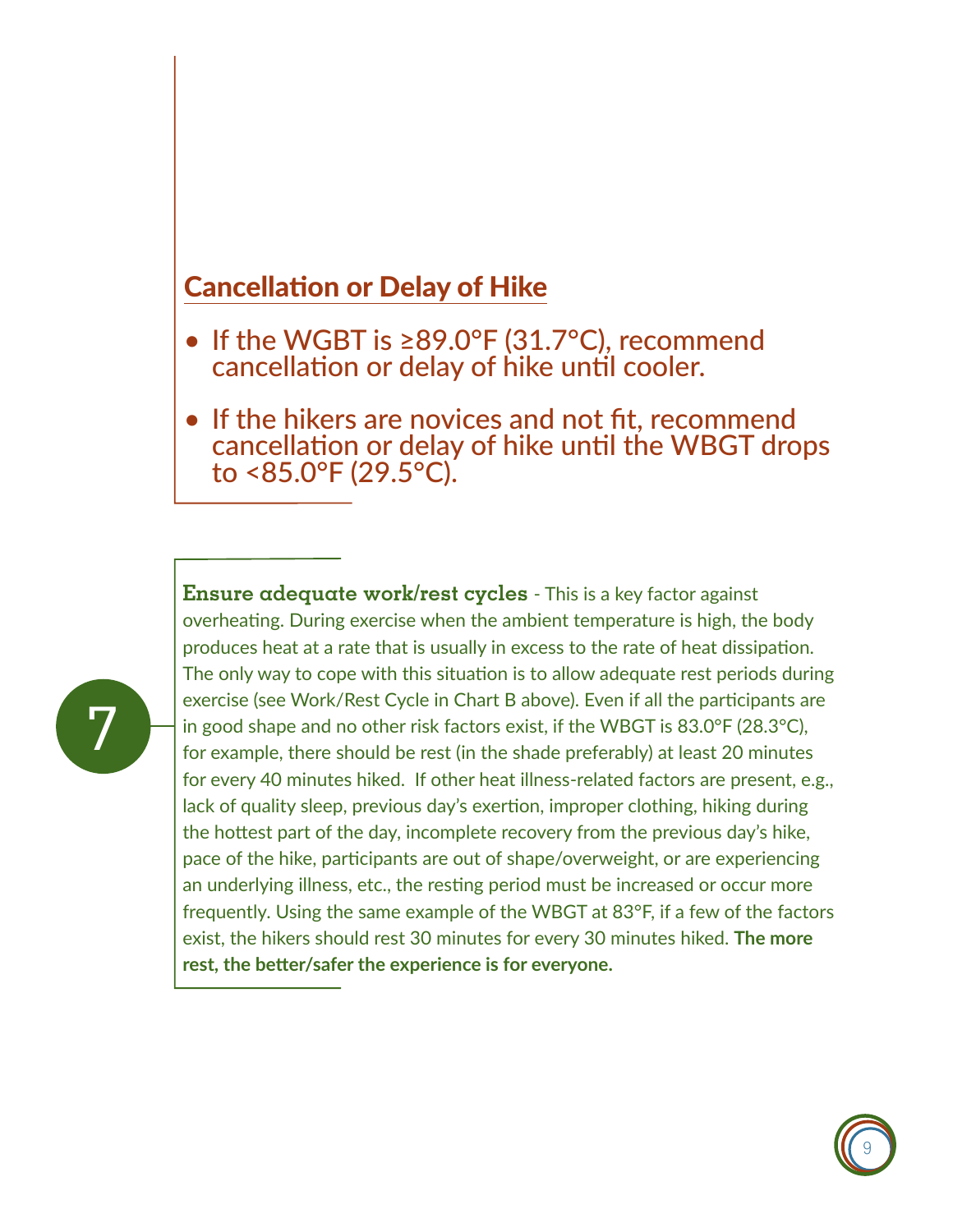

**Avoid hiking in the desert at the hottest part of the day** or, at a minimum, greatly extend the length and frequency of the rest periods. Plan to hike during the early hours of the day when ambient conditions are more favorable, with lower temperatures and less intense solar radiation.

**Bring a variety of resources to help anyone suffering from the heat.** Ensure there is at least one person who is adequately trained in medical assistance, particularly heat-related illness, and educate yourself on the common signs and symptoms of heat illness. Bring at least one portable tent or bed sheet to create shelter from the sun when there isn't any other shelter. Also, cooling towels can be helpful.

9

In case of suspected heat exhaustion, attempt to cool and hydrate the individual *immediately*. If exertional heat stroke is suspected (disorientation, confusion, balance issues, collapse) and the individual has to be cooled immediately, find or provide shade and use copious amounts of water (for example, from a river or creek, if available). The hike leader should ensure that excess water is present. This has proven to be very effective under field conditions. If it is known that copious water will not be immediately available, the hike leader should carefully plan either to 1) ensure water refill stations are strategically located throughout the hike or 2) alter dramatically the route or intensity of the hike prior to the start of the expedition to ensure that heat illness risk is at a minimum. Remember, in many cases, there are no warning signs for EHS; hence, precautions must be taken in advance.